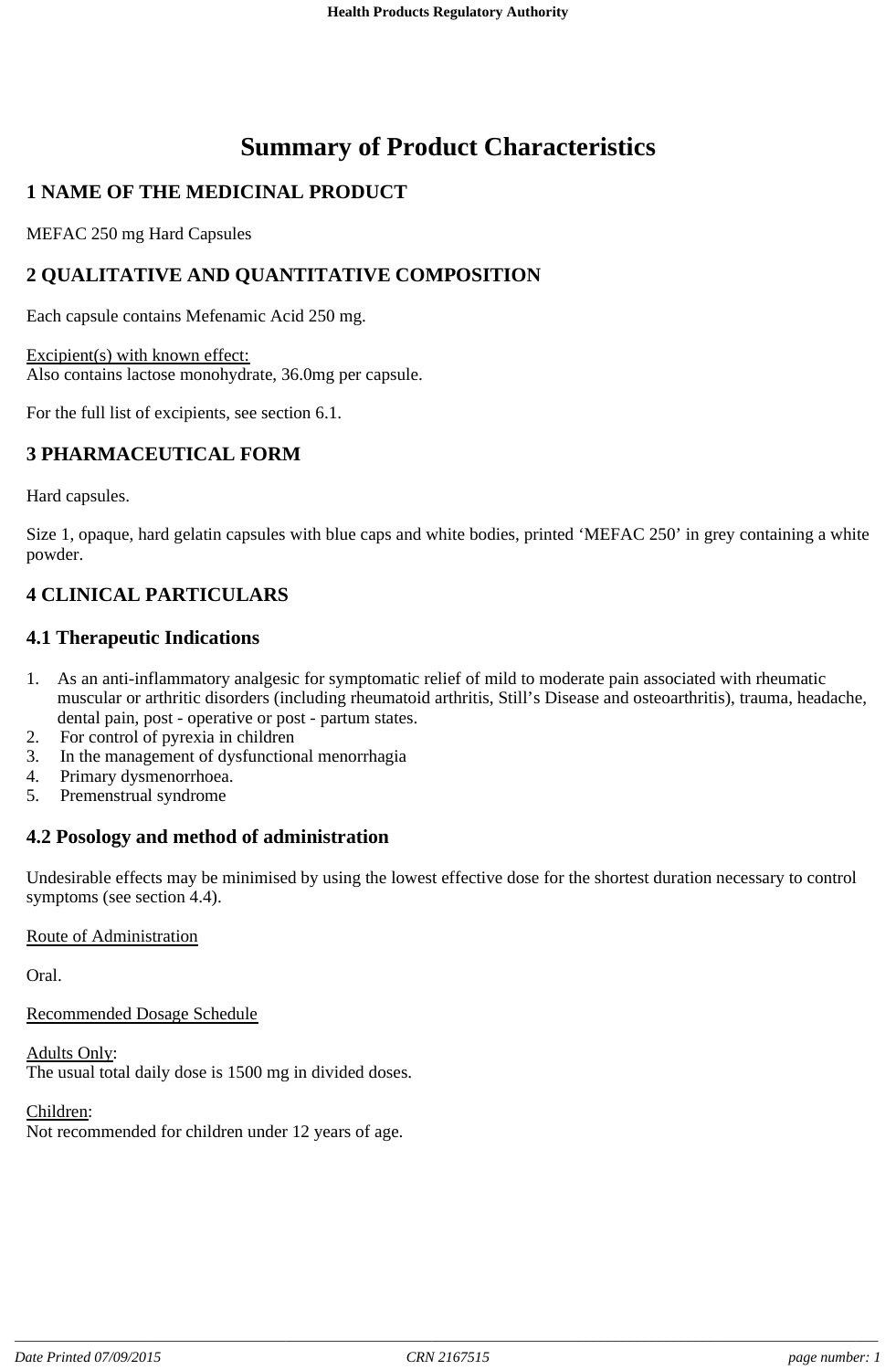#### Elderly:

NSAIDs should be used with particular caution in elderly patients who are more prone to adverse events, especially with long-term use. Therefore, the risks versus the benefits of chronic therapy in the elderly should be carefully considered. The lowest dose compatible with adequate safe clinical control should be employed. (see section 4.4).

Treatment should be reviewed at regular intervals and discontinued if no benefit is seen or intolerance occurs.

Do not exceed the stated dose. Mefac should be taken preferably with or after food.

# **4.3 Contraindications**

Use in patients with intestinal ulceration or inflammation and in patients with inflammatory bowel disease. Use in patients with a history of gastrointestinal bleeding or perforation, related to previous NSAIDs therapy. Use in patients with active, or history of recurrent peptic ulcer/haemorrhage (two or more distinct episodes of proven ulceration or bleeding).

Use in patients with renal or hepatic impairment

Use in patients with severe heart failure.

Use in pregnancy or lactation (see section 4.6).

Use in patients shown to be hypersensitive (e.g. asthma, bronchospasm, rhinitis, angioedema, urticaria) to the active substance, any of the excipients listed in section 6.1, aspirin, ibuprofen or non-steroidal anti-inflammatory drugs. Use with concomitant NSAIDs including cyclooxygenase 2 specific inhibitors (see section 4.5). Treatment of pain after coronary artery bypass graft (CABG) surgery.

### **4.4 Special warnings and precautions for use**

Undesirable effects may be minimised by using the lowest effective dose for the shortest duration necessary to control symptoms (see section 4.2 and GI and cardiovascular risks below).

Elderly: The elderly have an increased frequency of adverse reactions to NSAIDs especially gastrointestinal bleeding and perforation which may be fatal (see section 4.2).

Gastrointestinal bleeding, ulceration and perforation: GI bleeding, ulceration or perforation, which can be fatal, has been reported for all NSAIDs at any time during treatment, with or without warning symptoms or a previous history of serious GI events. Smoking and alcohol use are added risk factors.

The risk of GI bleeding, ulceration or perforation is higher with increasing NSAID doses, in patients with a history of ulcer, particularly if complicated with haemorrhage or perforation (see section 4.3) and in the elderly, these patients should commence treatment on the lowest dose available. Combination therapy with protective agents (e.g. misoprostol or proton pump inhibitors) should be considered for these patients, and also for patients requiring concomitant low dose aspirin, or other drugs likely to increase gastrointestinal risk (see below and section 4.5).

Patients with a history of Gl toxicity, particularly when elderly, should report any abdominal symptoms (especially Gl bleeding) particularly in the initial stages.

Caution should be advised in patients receiving concomitant medications which could increase the risk of ulceration or bleeding, such as oral corticosteroids, anticoagulants such as warfarin, selective serotonin-reuptake inhibitors or antiplatelet agents such as aspirin (see section 4.5).

When GI bleeding or ulceration occurs in patients receiving Mefac 250mg Capsules, the treatment should be withdrawn.

Patients on prolonged therapy should be kept under regular surveillance with particular attention to liver dysfunction, rash, blood dyscrasias or development of diarrhoea. Appearance of any of these should be regarded as an indication to discontinue therapy immediately.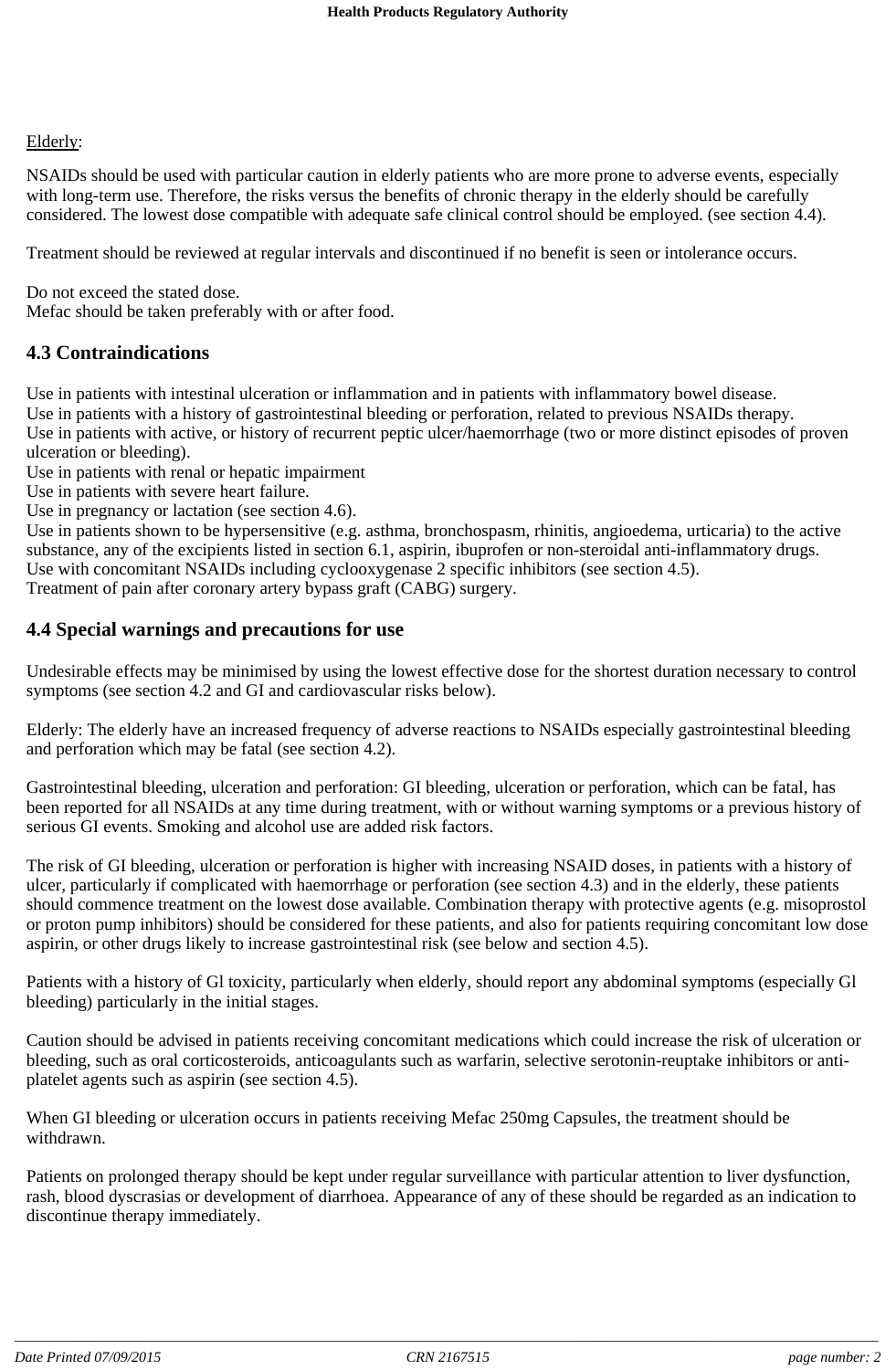Precautions should be taken in patients suffering from dehydration and renal disease, particularly the elderly.

Prolonged use of NSAIDs in the elderly is not recommended. Where prolonged therapy is required, patients should be reviewed regularly.

Prolonged use of any type of painkiller for headaches can make them worse. If this situation is experienced or suspected, medical advice should be obtained and treatment should be discontinued. The diagnosis of 'Medication Overuse Headache should be suspected in patients who have frequent or daily headaches despite (or because of) the regular use of headache medications.'

As NSAIDs can interfere with platelet function, they should be used with caution in patients with intracranial haemorrhage and bleeding diathesis.

SLE and mixed connective tissue disease: In patients with systemic lupus erythematosus (SLE) and mixed connective tissue disorders there may be an increased risk of aseptic meningitis (see section 4.8 - undesirable effects).

Respiratory disorders: Caution is required if administered to patients suffering from, or with a previous history of, bronchial asthma since NSAIDs have been reported to precipitate bronchospasm in such patients.

Cardiovascular and cerebrovascular effects: Appropriate monitoring and advice are required for patients with a history of hypertension and/or mild to moderate congestive heart failure as fluid retention and oedema have been reported in association with NSAID therapy.

Clinical trial and epidemiological data suggest that use of some NSAIDs (particularly at high doses and in long term treatment) may be associated with a small increased risk of arterial thrombotic events (for example myocardial infarction and stroke), there are insufficient data to exclude such as risk for mefenamic acid.

Patients with uncontrolled hypertension, congestive heart failure, established ischaemic heart disease, peripheral arterial disease, and/or cerebrovascular disease should only be treated with mefenamic acid after careful consideration. Similar consideration should be made before initiating longer-term treatment of patients with risk factors for cardiovascular disease (e.g. hypertension, hyperlipidaemia, diabetes mellitus, smoking).

Caution is required in patients with a history of hypertension and/or heart failure as fluid retention and oedema have been reported in association with NSAID therapy.

Skin reactions: Serious skin reactions, some of them fatal, including exfoliative dermatitis, Stevens-Johnson syndrome, and toxic epidermal necrolysis, have been reported very rarely in association with the use of NSAIDs (see section 4.8). Patients appear to be at highest risk of these reactions early in the course of therapy, the onset of the reaction occurring in the majority of cases within the first month of treatment. Mefac 250mg Capsules should be discontinued at the first appearance of skin rash, mucosal lesion, or any other sign of hypersensitivity.

Female fertility: The use of mefenamic acid may impair female fertility and is not recommended in women attempting to conceive. In women who have difficulties conceiving or who are undergoing investigation of infertility, withdrawal of mefenamic acid should be considered.

In dysmenorrhoea and menorrhagia, lack of response should alert the physician to investigate other causes.

Epilepsy: Caution should be exercised when treating patients suffering for epilepsy.

Patients with rare hereditary problems of galactose intolerance, Lapp lactose deficiency or glucose-galactose malabsorption should not take this medicine.

In patients who are known or suspected to be poor CYP2C9 metabolisers based on previous history/experience with other CYP2C9 substrates, mefenamic acid should be administered, with caution as they may have abnormally high plasma levels due to reduced metabolic clearance (see section 5.2)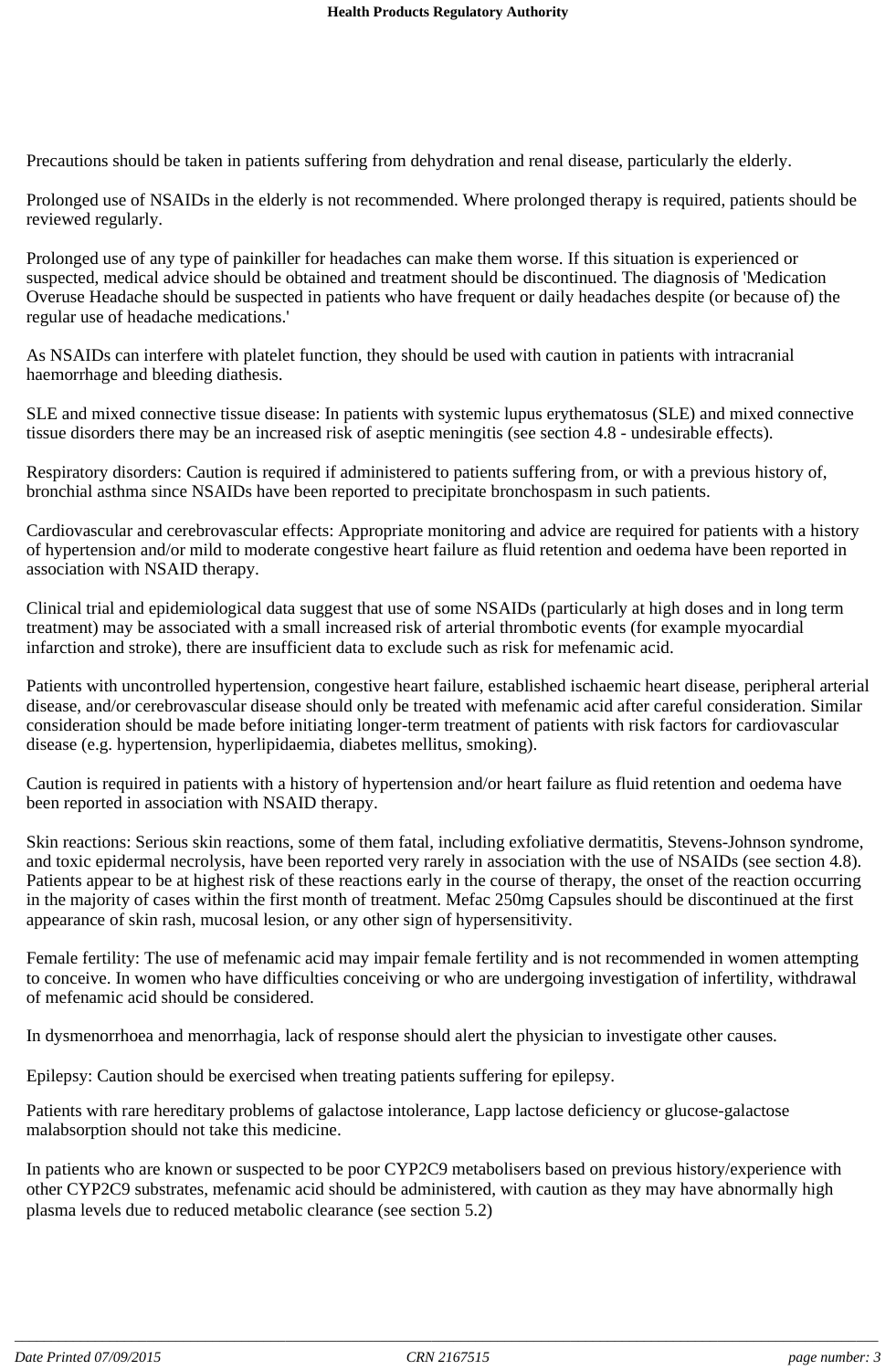# **4.5 Interaction with other medicinal products and other forms of interaction**

Concurrent administration with other protein bound drugs may require adjustment in their dosage.

Anti-coagulants: NSAIDs may enhance the effects of anti-coagulants, such as warfarin (see section 4.4.). Concomitant administration of mefenamic acid with oral anticoagulant drugs requires careful prothrombin time monitoring.

It is considered unsafe to take NSAIDs in combination with warfarin or heparin unless under direct medical supervision.

Lithium: a reduction in renal lithium clearance and an elevation of plasma lithium levels. Patients should be observed carefully for signs of lithium toxicity.

The following interactions have been reported with NSAIDs but have not necessarily been associated with Mefanamic acid:

Other analgesics: concomitant use of two or more NSAIDs (including aspirin) should be avoided (see section 4.3)

Anti-depressants: selective serotonin reuptake inhibitors (SSRls): increased risk of gastro-intestinal bleeding (see section 4.4)

Anti-hypertensives and diuretics: a reduction in anti-hypertensive and diuretic effect has been observed. Diuretics can increase the risk of nephrotoxicity of NSAIDs.

ACE inhibitors and angiotensin-II-receptor antagonists: a reduction in antihypertensive effect and an increased risk of renal impairment especially in elderly patients. Patients should be adequately hydrated and the renal function assessed in the beginning and during concomitant therapy.

Aminoglycosides: reduction in renal function in susceptible individuals, decreased elimination of aminoglycoside and increased plasma concentrations.

Anti-platelet agents increased risk of gastro-intestinal bleeding (see section 4.4)

Cardiac glycosides: NSAIDs may exacerbate cardiac failure and increases in plasma cardiac glycoside levels may occur when renal function is affected.

Cyclosporin: the risk of nephrotoxicity of cyclosporine may be increased with NSAIDs.

Corticosteroids: increased risk of gastrointestinal ulceration or bleeding (see section 4.4).

Oral hypoglycaemic agents: inhibition of metabolism of sulfonylurea drugs, prolonged half-life and increased risk of hypoglycaemia.

Mifeprisone: NSAIDs should not be taken for 8-12 days after mifeprisotone administration, NSAIDs can reduce the effects of mifepristone.

Methotrexate: elimination can be reduced resulting in increased plasma levels.

Probenecid: reduction in metabolism and elimination of NSAID and metabolites.

Quinolone antibiotics: animal data indicated that NSAIDs can increase the risk of convulsions associated with quinolone antibiotics. Patients taking NSAIDs and quinolone may have an increased risk of developing convulsions.

Tacrolimus: possible increased risk of nephrotoxicity when NSAIDs are given with tacrolimus.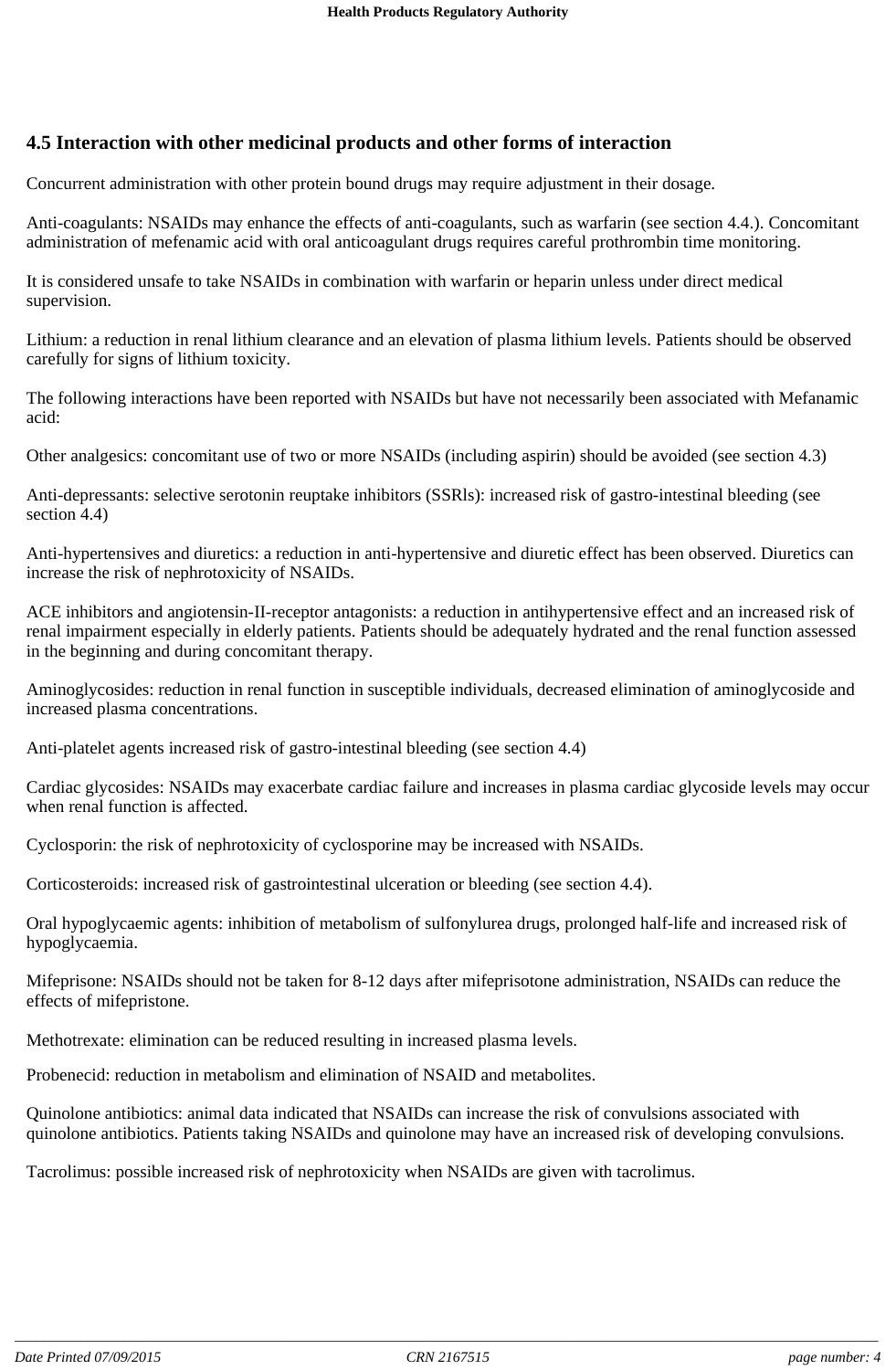Zidovudine: Increased risk of haematological toxicity when NSAIDs are given with zidovudine. There is evidence of an increased risk of haemarthroses and haematoma in HIV (+) haemophiliacs receiving concurrent treatment with zidovudine and ibuprofen.

### **4.6 Fertility, pregnancy and lactation**

Safety in pregnancy has not been established, and because of the effects of drugs in this class on the foetal cardiovascular system, the use of mefenamic acid in pregnant women is not recommended (see section 4.3 Contraindications).

Trace amounts of mefenamic acid may be present in breast milk and transmitted to the nursing infant. Therefore, mefenamic acid should not be taken by nursing mothers (see section 4.3)

### **4.7 Effects on ability to drive and use machines**

Undesirable effects such as dizziness, drowsiness, fatigue and visual disturbances are possible after taking NSAIDs. If affected, patients should not drive or operate machinery.

### **4.8 Undesirable effects**

#### **a) General description**

The most frequently reported side effects associated with mefenamic acid involve the gastrointestinal tract. Diarrhoea appears to be the most common side effect and is usually dose related. It generally subsides on dosage reduction, and rapidly disappears on termination of therapy. Some patients may not be able to continue therapy.

#### **b) Table of adverse reactions**

Frequency of reactions: Very common  $(\geq 1/10)$ ; common  $(\geq 1/100$  to <1/10); uncommon  $(\geq 1/1,000$  to <1/100); rare  $\geq 1/10,000$  to < 1/1,000), very rare (<1/10,000), not known (cannot be estimated from the available data).

#### Blood and the lymphatic system disorders

Frequency not known: autoimmune haemolytic anaemia (see section c), anaemia, hypoplasia bone marrow, haematocrit decreased, thrombocytopenic purpura, temporary lowering of the white blood cell count (leukopenia) with a risk of infection, sepsis, and disseminated intravascular coagulation

Rare: agranulocytosis, aplastic anaemia, eosinophilia, neutropenia, pancytopenia

Immune system disorders Frequency not known: anaphylaxis

Metabolism and nutritional disorders Frequency not known: glucose intolerance in diabetic patients, hyponatraemia

Psychiatric disorders Frequency not known: nervousness

Nervous system disorders

Frequency not known: aseptic meningitis, blurred vision, convulsions, dizziness, drowsiness, headache and insomnia

Eye disorders

Frequency not known: eye irritation, reversible loss of colour vision

Ear and labyrinth disorders Frequency not known: ear pain

Cardiac disorders Frequency not known: palpitations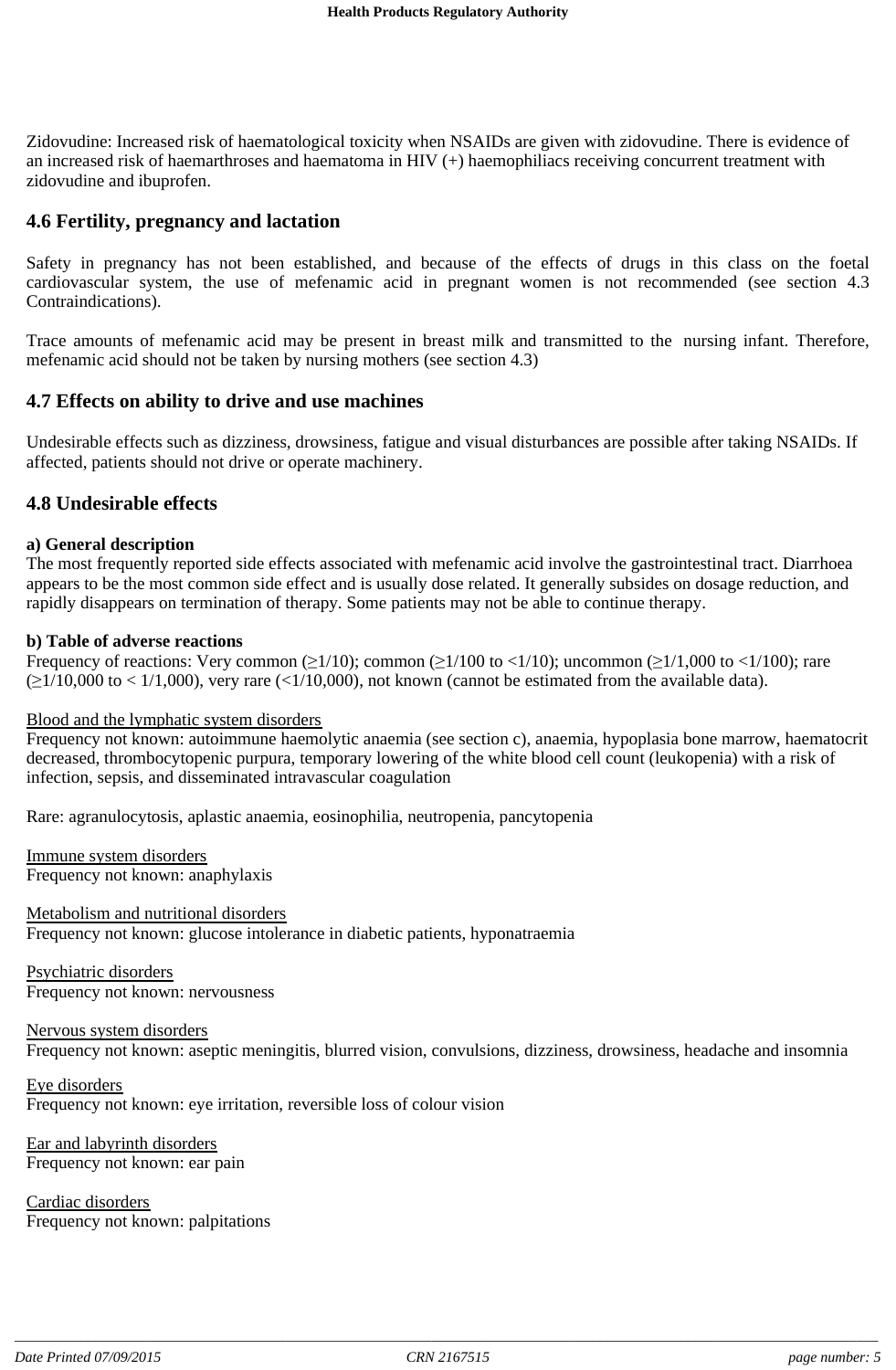Vascular disorders Frequency not known: hypotension

Respiratory. thoracic and mediastinal disorders Frequency not known: asthma, dyspnoea

#### Gastrointestinal disorders

Frequency not known: abdominal pain, diarrhoea (see section c) and nausea with or without vomiting

Less frequent: anorexia, colitis, constipation, dyspepsia, enterocolitis, flatulence, gastric ulceration with or without haemorrhage, pancreatitis, steatorrhea

Hepato-bilary disorders Frequency not known: borderline elevations of one or more liver function tests, cholestatic jaundice

Less frequent: mild hepatotoxicity, hepatitis, hepatorenal syndrome

### Skin and subcutaneous tissue disorders

Frequency not known: angiodema, laryngeal oedema, erythema multiforme, face oedema, Lyell's syndrome (toxic epidennal necrolysis), perspiration, rash, Stevens-Johnson syndrome, photosensitivity reaction and urticarial

#### Renal and urinary disorders

Frequency not known: allergic glomerulonephritis, acute interstitial nephritis, dysuria, haematuria, nephrotic syndrome, non-oliguric renal failure (particularly in dehydration), proteinuria, renal failure including renal papillary necrosis

General disorders Very rare: multi-organ failure, pyrexia

### **c) Information characterising individual serious and/or frequently occurring adverse reactions**

Reversible haemolytic anaemia: Reports are associated with  $\geq 12$  months of mefenamic acid therapy and the anaemia is reversible with discontinuation of treatment.

Diarrhoea: although this may occur soon after starting treatment, it may also occur after several months of continuous use. If diarrhoea persists then inflammatory bowel disease should be excluded; if present mefenamic acid must be stopped.

Note: A positive reaction in certain tests for bile in the urine of patients receiving Mefenamic acid has been demonstrated to be due to the presence of the drug and its metabolite and not to the presence of bile.

#### d) Adverse reactions which may not have been observed but which are generally accepted as being attributable **to other NSAIDs**

Hypersensitivity: Hypersensitivity reactions have been reported following treatment with NSAIDs. These may consist of (a) non-specific allergic reactions and anaphylaxis (b)respiratory tract reactivity comprising asthma, aggravated asthma, bronchospasm, or dyspnoea or (c) assorted skin disorders including rashes of various types, pruritus, urticaria, purpura, angioedema, and more rarely exfoliative or bullous dermatoses, including epidermal necrolysis, toxic epidermal necrolysis (Lyell's syndrome), erythema multiforme and Stevens-Johnson syndrome.

Neurological and special senses: Visual disturbances, optic neuritis, paraesthesia, reports of aseptic meningitis (especially in patients with existing auto-immune disorders, such as systemic lupus erythematosus, mixed connective tissue disease), with symptoms such as stiff neck, headache, nausea, vomiting, fever or disorientation (see section 4.4), depression, confusion, hallucinations, tinnitus, vertigo, malaise, fatigue and drowsiness.

Cardiovascular: Oedema, hypertension and cardiac failure have been reported in association with NSAID treatment.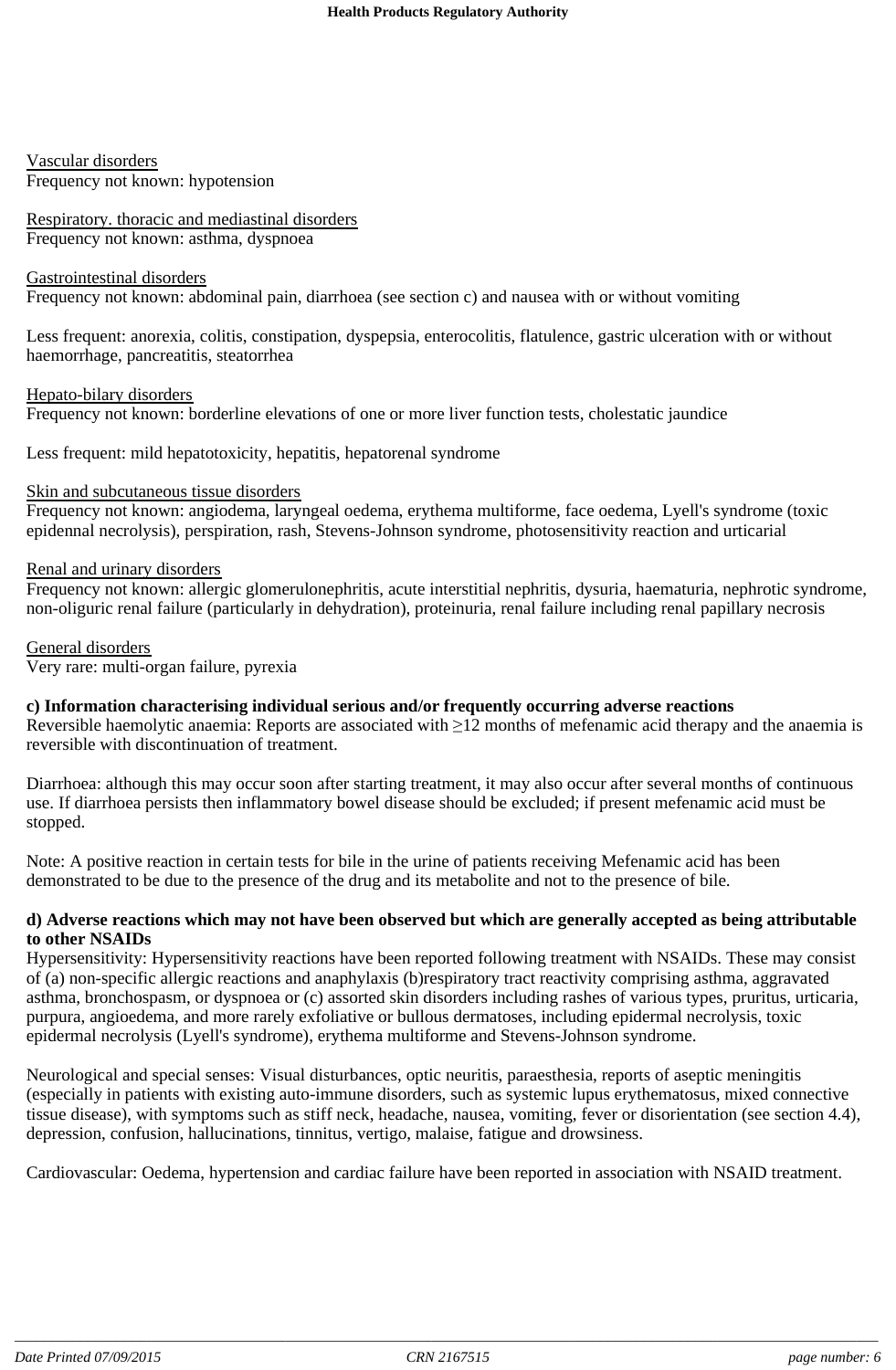Clinical trial and epidemiological data suggest that use of some NSAIDs (particularly at high doses and in long term treatment) may be associated with an increased risk of arterial thrombotic events (for example myocardial infarction or stroke) (see section 4.4).

Gastrointestinal: The most commonly observed adverse events are gastrointestinal in nature. Peptic ulcers, perforation or GI bleeding, sometimes fatal, particularly in the elderly, may occur (see section 4.4). Nausea, vomiting, diarrhoea, flatulence, constipation, dyspepsia, abdominal pain, melaena, haematemesis, ulcerative stomatitis, exacerbation of colitis and Crohn's disease have been reported following administration. Less frequently, gastritis has been observed.

#### **Additional information on special populations**

Elderly or debilitated patients seem to tolerate gastrointestinal ulceration or bleeding less well than other individuals and most spontaneous reports of fatal GI events are in this population.

Renal toxicity has been seen in patients with pre-renal conditions leading to a reduction in renal blood flow or blood volume. Patients at greatest risk of this reaction are those with impaired renal function, heart failure, liver dysfunction, those taking diuretics and the elderly.

#### Reporting of suspected adverse reactions

Reporting suspected adverse reactions after authorisation of the medicinal product is important. It allows continued monitoring of the benefit/risk balance of the medicinal product. Healthcare professionals are asked to report any suspected adverse reactions via HPRA Pharmacovigilance, Earlsfort Terrace, IRL-Dublin 2; Tel: +353 1 6764971; Fax:+353 1 6762517. Website: www.hpra.ie; E-mail: medsafety@hpra.ie.

### **4.9 Overdose**

Gastric lavage in the conscious patients and intensive supportive therapy where necessary. Vital functions should be monitored and supported. Activated charcoal has been shown to be a powerful absorbent for mefenamic acid and its metabolites. Studies in experimental animals and humans have shown that a 5 to 1 ratio of charcoal to mefenamic acid results in considerable suppression of absorption of the drug. Haemodialysis is of little value since mefenamic acid and its metabolites are firmly bound to plasma proteins. Overdose has led to fatalities.

Mefenamic acid has a tendency to induce tonic-clonic (grand mal) convulsions in overdose. Acute renal failure and coma have been reported with mefenamic acid overdose. It is important that the recommended dose is not exceeded and the regime adhered to since some reports have involved daily dosage under 3g.

# **5 PHARMACOLOGICAL PROPERTIES**

### **5.1 Pharmacodynamic properties**

Pharmacotherapeutic group: Fenamates, ATC code: M01AG01

### **ANIMAL MODELS**

Mefenamic acid is a non-steroidal anti-inflammatory drug (NSAID) with anti-inflammatory, analgesic and antipyretic properties.

Its anti-inflammatory effect was first established in the UV erythema model of inflammation. Further studies included inhibition of granulation tissue growth into subcutaneous cotton pellets in rats and carrageenan induced rat paw oedema tests.

Antipyretic activity was demonstrated in yeast-induced pyresis in rats. In this model its antipyretic activity was roughly equal to that of phenylbutazone and flufenamic acid, but less than that of indomethacin.

Analgesic activity was demonstrated in tests involving pain sensitivity of rats paws inflamed by brewers yeast. Mefenamic acid was less potent than flufenamic acid in this model.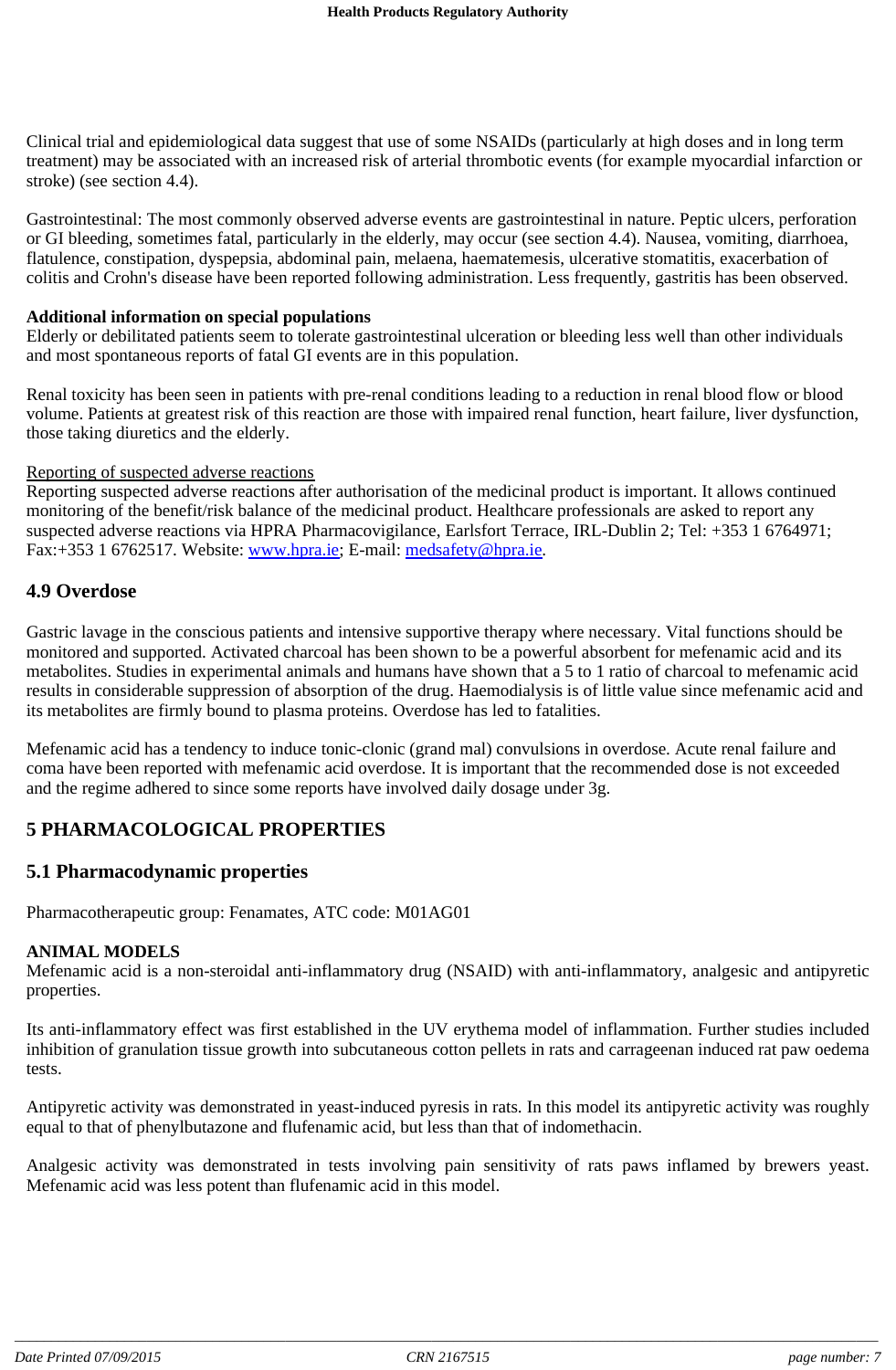Prostaglandins are implicated in a number of disease processes including inflammation, modulation of the pain response, dysmenorrhoea, menorrhagia and pyrexia.

In common with most NSAIDs mefenamic acid inhibits the action of prostaglandin synthetase (cyclo oxygenase). This results in a reduction in the rate of prostaglandin synthesis and reduced prostaglandin levels.

The anti-inflammatory activity of NSAIDs in the rat paw oedema test has been correlated with their ability to inhibit prostaglandin synthetase. When mefenamic acid is ranked in both these tests it falls between indomethacin and phenylbutazone and it is probable that inhibition of prostaglandin synthesis contributes to the pharmacological activity and clinical efficacy of mefenamic acid.

There is also considerable evidence that the fenamates inhibit the action of prostaglandins after they have been formed. They therefore both inhibit the synthesis and response to prostaglandins. This double blockade may well be important in their mode of action.

### **5.2 Pharmacokinetic properties**

### **Absorption and distribution**

Mefenamic acid is absorbed from the gastro intestinal tract. Peak levels of 10mg/l occur two hours after the administration of a 1 g oral dose to adults.

### **Metabolism**

Mefenamic acid is predominantly metabolised by cytochrome P450 enzyme CYP2C9 in the liver, first to a 3 hydroxymethyl derivative (metabolite I) and then a 3 carboxyl derivative (metabolite II). Both metabolites undergo secondary conjugation to form glucuronides.

Therefore in patients who are known or suspected to be poor CYP2C9 metabolisers based on previous history/experience with other CYP2C9 substrates, mefenamic acid should be administered with caution as they may have abnormally high plasma levels due to reduced metabolic clearance.

### **Elimination**

52% of a dose is recovered for the urine, 6% as mefenamic acid, 25% as metabolite I and 21 % as metabolite II. Assay stools over a 3 day period accounted for 10-20% of the dose chiefly as unconjugated metabolite II.

The plasma levels of unconjugated mefenamic acid decline with half life of approximately two hours.

### **5.3 Preclinical safety data**

Pre-clinical safety data does not add anything of further significance to the prescriber.

### **6 PHARMACEUTICAL PARTICULARS**

### **6.1 List of excipients**

Maize starch, dried Purified talc Lactose monohydrate Sodium laurilsulfate

Capsule (Shell & Body) Gelatin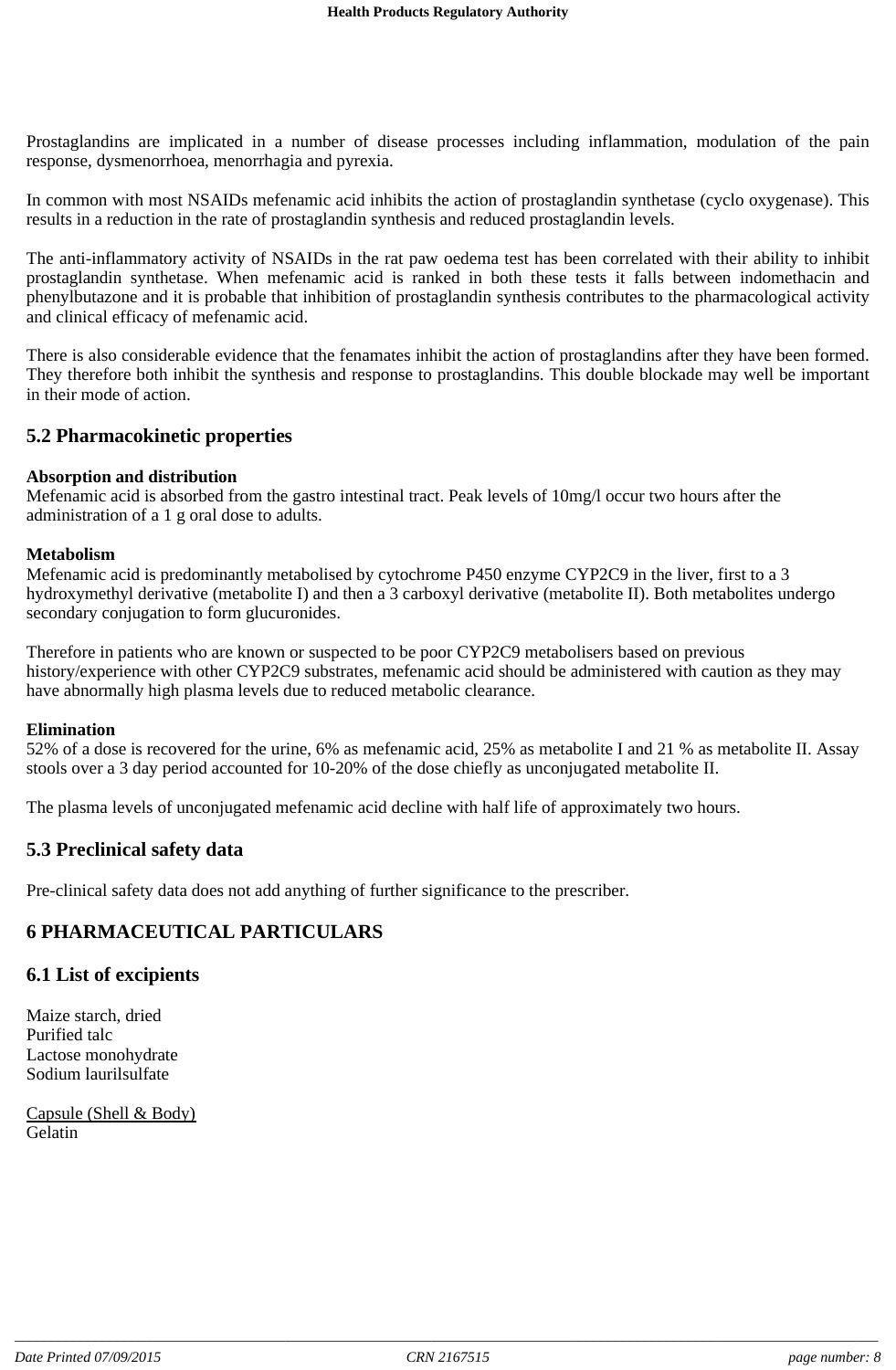Cap Patent blue V (E131) Erythrosin (E127) Titanium dioxide (E171)

**Body** Titanium dioxide (E171)

#### Printing ink

Opacode Grey S-I-27641 containing: Shellac Glaze Titanium Dioxide (E171) Black Iron Oxide (E172) Propylene Glycol (E1520) Ammonium Hydroxide Simethicone

### Or

Shellac Titanium Dioxide (E171) Black Iron Oxide (E172) Strong Ammonia Solution Potassium Hydroxide Propylene Glycol (E1520)

### Or

TekPrint SW-5004 Grey Ink containing: Shellac Dehydrated Alcohol Isopropyl Alcohol Butyl Alcohol Propylene Glycol (E1520) Strong Ammonia Solution Potassium Hydroxide Titanium Dioxide (E171) Black Iron Oxide (E172)

# **6.2 Incompatibilities**

Not applicable.

# **6.3 Shelf life**

3 years.

# **6.4 Special precautions for storage**

Do not store above 25°C.